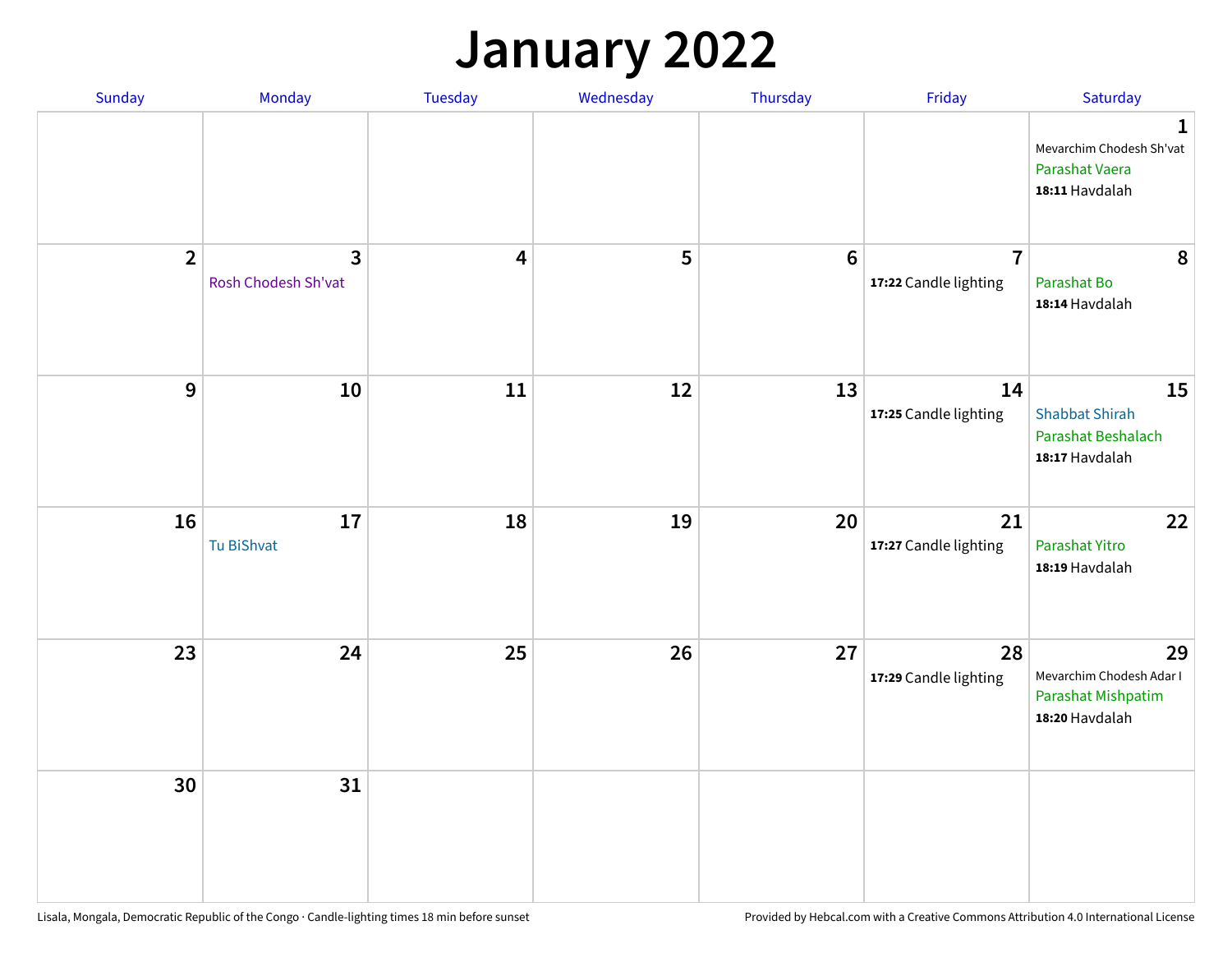# **February 2022**

| Sunday | Monday         | Tuesday                             | Wednesday                             | Thursday | Friday                                           | Saturday                                                                                          |
|--------|----------------|-------------------------------------|---------------------------------------|----------|--------------------------------------------------|---------------------------------------------------------------------------------------------------|
|        |                | $\mathbf{1}$<br>Rosh Chodesh Adar I | $\overline{2}$<br>Rosh Chodesh Adar I | 3        | $\overline{\mathbf{4}}$<br>17:30 Candle lighting | $5\phantom{.0}$<br>Parashat Terumah<br>18:21 Havdalah                                             |
| $6\,$  | $\overline{7}$ | 8                                   | 9                                     | 10       | 11<br>17:31 Candle lighting                      | 12<br>Parashat Tetzaveh<br>18:21 Havdalah                                                         |
| 13     | 14             | 15<br><b>Purim Katan</b>            | 16                                    | 17       | 18<br>17:31 Candle lighting                      | 19<br>Parashat Ki Tisa<br>18:21 Havdalah                                                          |
| 20     | 21             | 22                                  | 23                                    | 24       | 25<br>17:30 Candle lighting                      | 26<br><b>Shabbat Shekalim</b><br>Mevarchim Chodesh Adar II<br>Parashat Vayakhel<br>18:20 Havdalah |
| 27     | 28             |                                     |                                       |          |                                                  |                                                                                                   |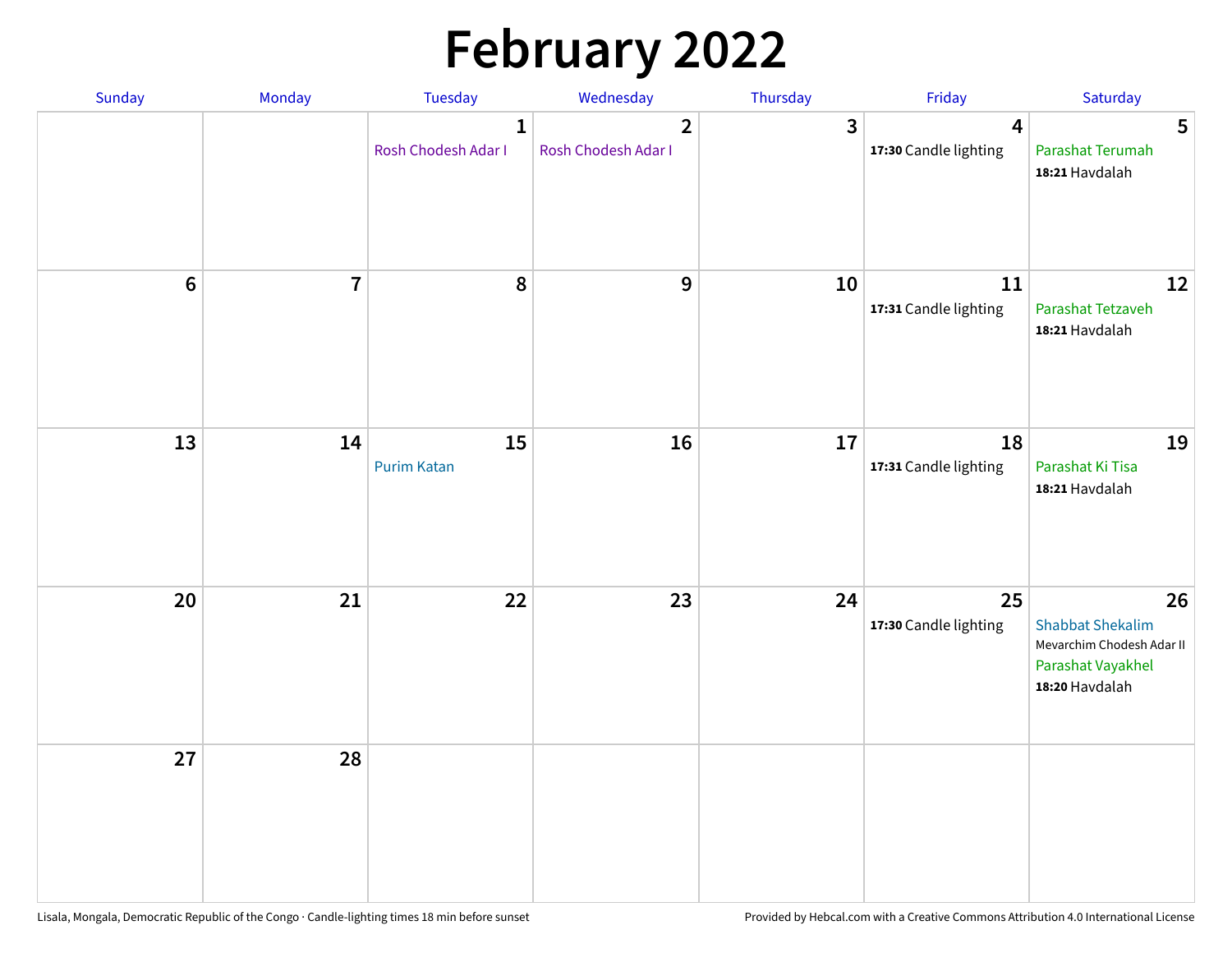## **March 2022**

| Sunday         | Monday         | Tuesday      | Wednesday                                                                                | Thursday                  | Friday                                              | Saturday                                                                                   |
|----------------|----------------|--------------|------------------------------------------------------------------------------------------|---------------------------|-----------------------------------------------------|--------------------------------------------------------------------------------------------|
|                |                | $\mathbf{1}$ | $\overline{2}$                                                                           | 3<br>Rosh Chodesh Adar II | 4<br>Rosh Chodesh Adar II<br>17:29 Candle lighting  | 5<br>Parashat Pekudei<br>18:19 Havdalah                                                    |
| $6\phantom{1}$ | $\overline{7}$ | 8            | $9$                                                                                      | 10                        | 11<br>17:28 Candle lighting                         | 12<br><b>Shabbat Zachor</b><br>Parashat Vayikra<br>18:17 Havdalah                          |
| 13             | 14             | 15           | 16<br>04:38 Fast begins<br><b>Ta'anit Esther</b><br>18:11 Fast ends<br><b>Erev Purim</b> | 17<br>Purim               | 18<br><b>Shushan Purim</b><br>17:27 Candle lighting | 19<br>Parashat Tzav<br>18:16 Havdalah                                                      |
| 20             | 21             | 22           | 23                                                                                       | 24                        | 25<br>17:25 Candle lighting                         | 26<br><b>Shabbat Parah</b><br>Mevarchim Chodesh Nisan<br>Parashat Shmini<br>18:14 Havdalah |
| 27             | 28             | 29           | 30                                                                                       | 31                        |                                                     |                                                                                            |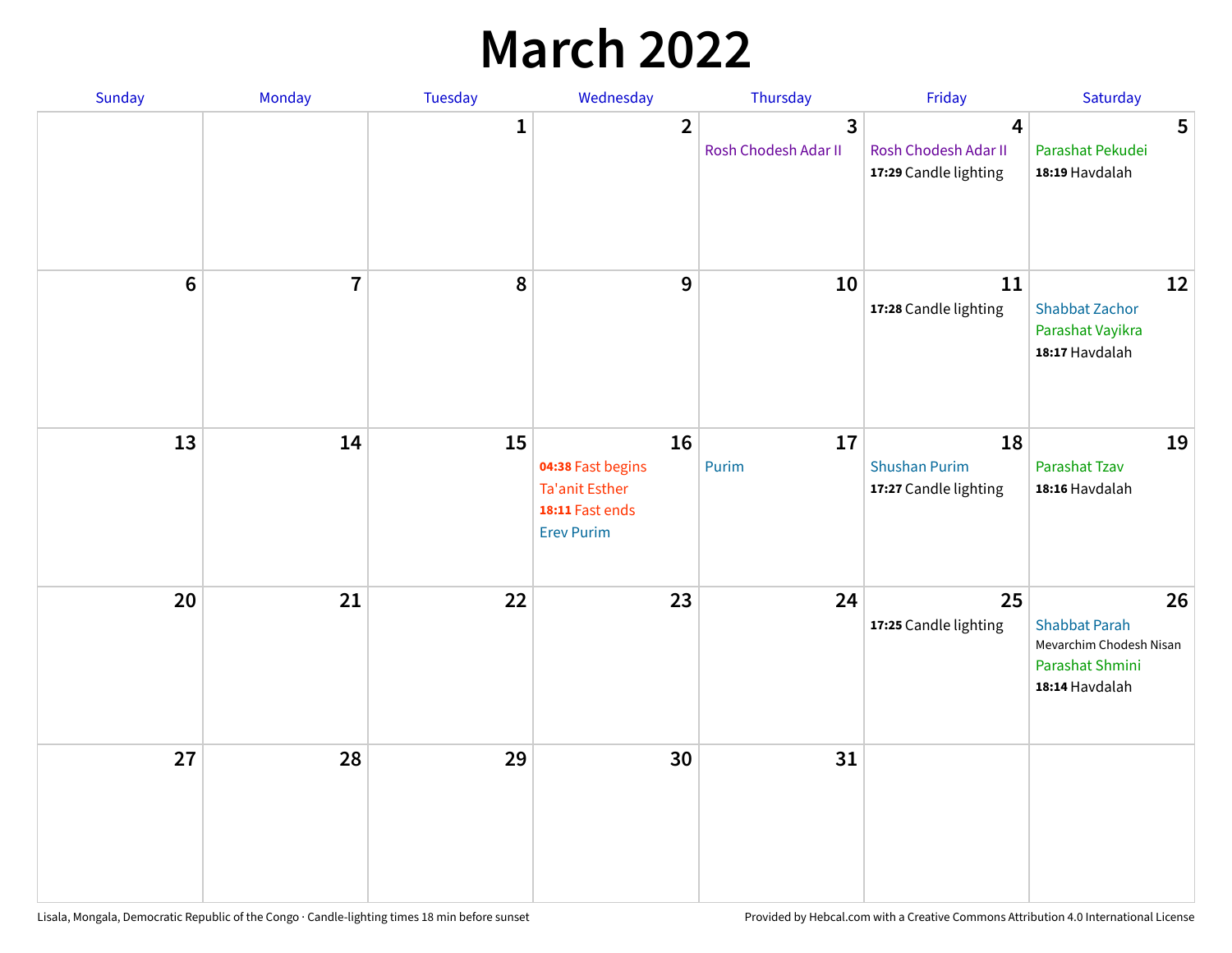## **April 2022**

| <b>Sunday</b>                            | <b>Monday</b>           | <b>Tuesday</b>         | Wednesday             | Thursday                                        | Friday                                                                                            | Saturday                                                                                                     |
|------------------------------------------|-------------------------|------------------------|-----------------------|-------------------------------------------------|---------------------------------------------------------------------------------------------------|--------------------------------------------------------------------------------------------------------------|
|                                          |                         |                        |                       |                                                 | $\mathbf{1}$<br>17:23 Candle lighting                                                             | $\overline{2}$<br>Shabbat HaChodesh<br><b>Rosh Chodesh Nisan</b><br><b>Parashat Tazria</b><br>18:12 Havdalah |
| 3                                        | 4                       | 5                      | $6\phantom{1}6$       | $\overline{7}$                                  | 8<br>17:22 Candle lighting                                                                        | 9<br><b>Shabbat HaGadol</b><br>Parashat Metzora<br>18:11 Havdalah                                            |
| 10                                       | 11<br>Yom HaAliyah      | 12                     | 13                    | 14                                              | 15<br>04:27 Fast begins<br><b>Ta'anit Bechorot</b><br><b>Erev Pesach</b><br>17:20 Candle lighting | 16<br>Pesach I<br>18:10 Candle lighting                                                                      |
| 17<br><b>Pesach II</b><br>18:10 Havdalah | 18<br>Pesach III (CH"M) | 19<br>Pesach IV (CH"M) | 20<br>Pesach V (CH"M) | 21<br>Pesach VI (CH"M)<br>17:19 Candle lighting | 22<br><b>Pesach VII</b><br>17:19 Candle lighting                                                  | 23<br><b>Pesach VIII</b><br>18:09 Havdalah                                                                   |
| 24                                       | 25                      | 26                     | 27                    | 28<br>Yom HaShoah                               | 29<br>17:18 Candle lighting                                                                       | 30<br>Mevarchim Chodesh Iyyar<br>Parashat Achrei Mot<br>18:09 Havdalah                                       |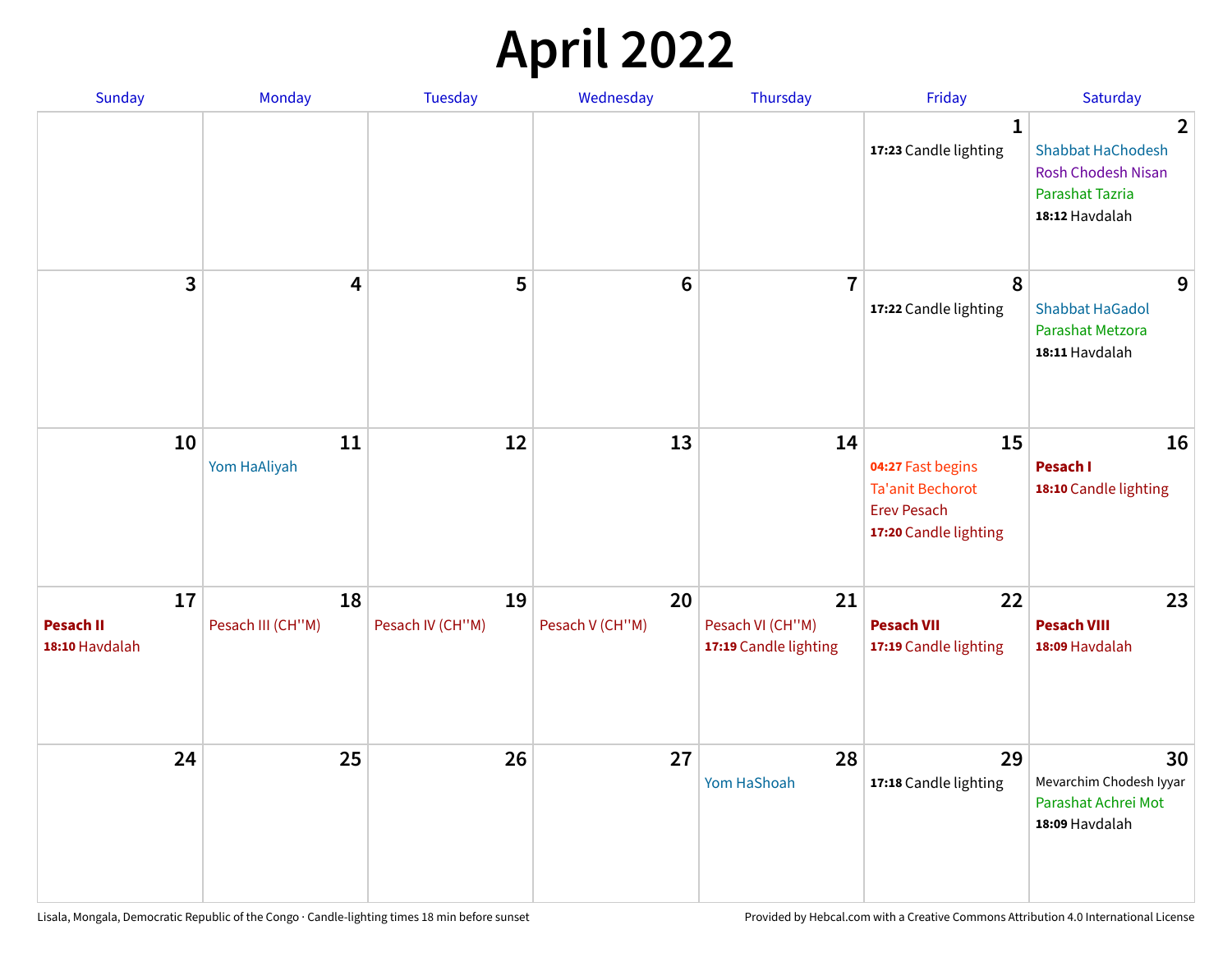## **May 2022**

| Sunday                             | Monday                               | Tuesday                         | Wednesday          | Thursday            | Friday                                  | Saturday                                                               |
|------------------------------------|--------------------------------------|---------------------------------|--------------------|---------------------|-----------------------------------------|------------------------------------------------------------------------|
| $\mathbf{1}$<br>Rosh Chodesh Iyyar | $\overline{2}$<br>Rosh Chodesh Iyyar | 3                               | 4<br>Yom HaZikaron | 5<br>Yom HaAtzma'ut | $6\phantom{1}$<br>17:18 Candle lighting | $\overline{\mathbf{7}}$<br>Parashat Kedoshim<br>18:09 Havdalah         |
| 8                                  | 9                                    | 10                              | 11                 | 12                  | 13<br>17:18 Candle lighting             | 14<br>Parashat Emor<br>18:09 Havdalah                                  |
| 15<br>Pesach Sheni                 | 16                                   | 17                              | 18                 | 19<br>Lag BaOmer    | 20<br>17:19 Candle lighting             | 21<br>Parashat Behar<br>18:10 Havdalah                                 |
| 22                                 | 23                                   | 24                              | 25                 | 26                  | 27<br>17:20 Candle lighting             | 28<br>Mevarchim Chodesh Sivan<br>Parashat Bechukotai<br>18:11 Havdalah |
| 29<br>Yom Yerushalayim             | 30                                   | 31<br><b>Rosh Chodesh Sivan</b> |                    |                     |                                         |                                                                        |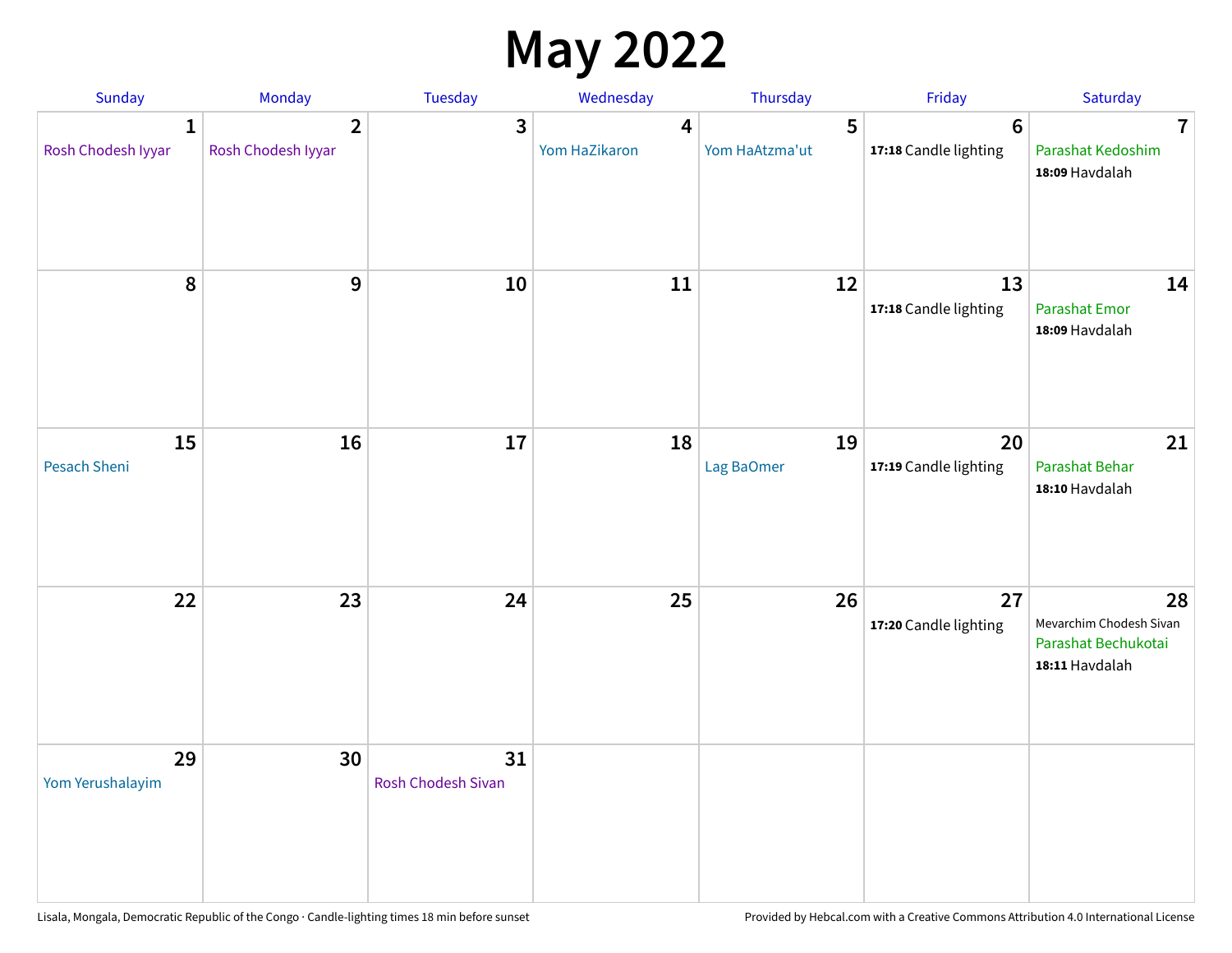#### **June 2022**

| Sunday                                         | Monday                                         | Tuesday        | Wednesday                       | Thursday                        | Friday                      | Saturday                                                               |
|------------------------------------------------|------------------------------------------------|----------------|---------------------------------|---------------------------------|-----------------------------|------------------------------------------------------------------------|
|                                                |                                                |                | 1                               | $\overline{2}$                  | 3<br>17:21 Candle lighting  | 4<br><b>Erev Shavuot</b><br>Parashat Bamidbar<br>18:13 Candle lighting |
| 5<br><b>Shavuot I</b><br>18:13 Candle lighting | $\bf 6$<br><b>Shavuot II</b><br>18:13 Havdalah | $\overline{7}$ | 8                               | 9                               | 10<br>17:22 Candle lighting | 11<br>Parashat Nasso<br>18:14 Havdalah                                 |
| 12                                             | 13                                             | 14             | 15                              | 16                              | 17<br>17:24 Candle lighting | 18<br>Parashat Beha'alotcha<br>18:16 Havdalah                          |
| 19                                             | 20                                             | 21             | 22                              | 23                              | 24<br>17:25 Candle lighting | 25<br>Mevarchim Chodesh Tamuz<br>Parashat Sh'lach<br>18:18 Havdalah    |
| 26                                             | 27                                             | 28             | 29<br><b>Rosh Chodesh Tamuz</b> | 30<br><b>Rosh Chodesh Tamuz</b> |                             |                                                                        |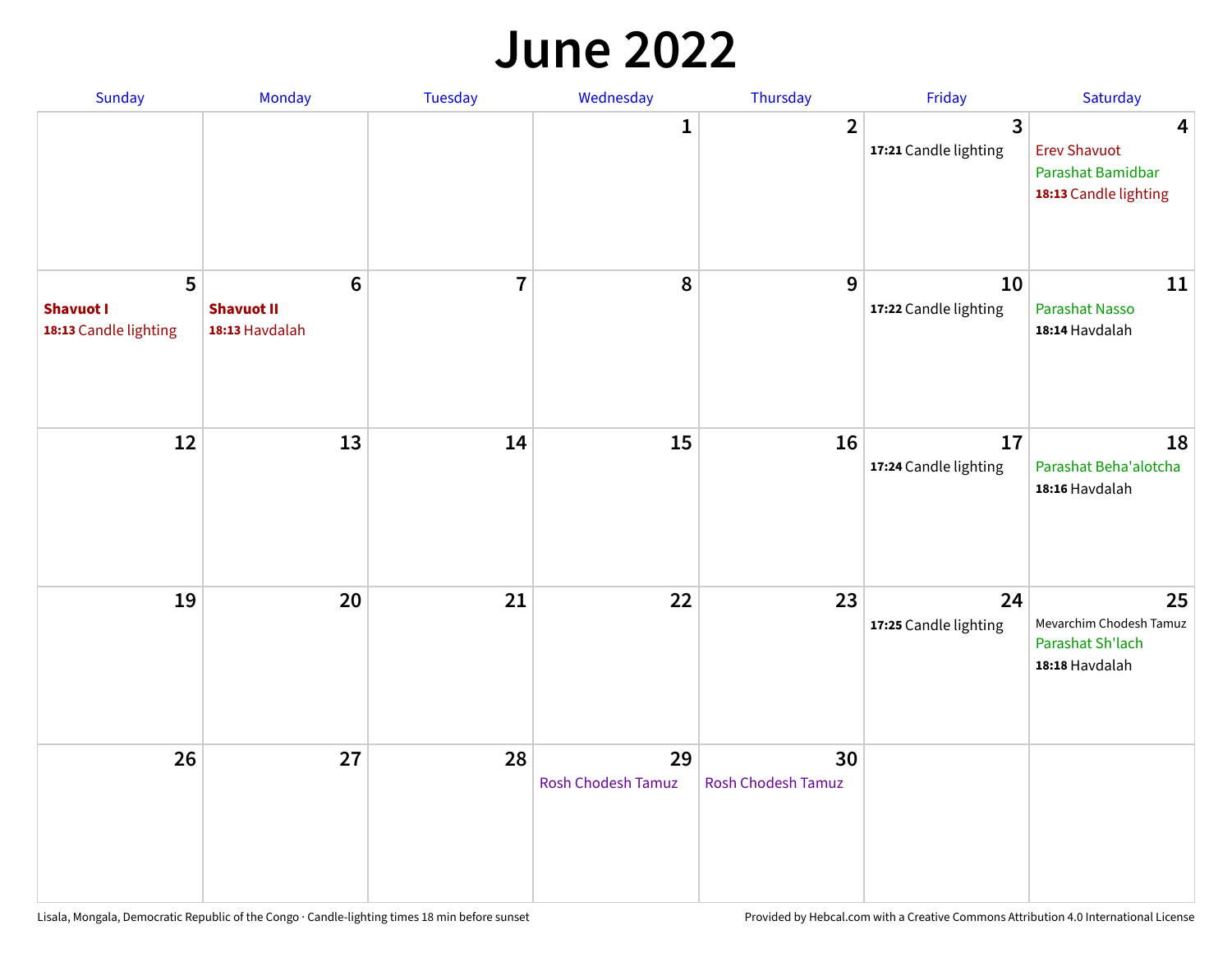## **July 2022**

| Sunday                                                           | Monday | Tuesday | Wednesday      | Thursday       | Friday                                         | Saturday                                                                |
|------------------------------------------------------------------|--------|---------|----------------|----------------|------------------------------------------------|-------------------------------------------------------------------------|
|                                                                  |        |         |                |                | $\mathbf{1}$<br>17:27 Candle lighting          | $\overline{2}$<br>Parashat Korach<br>18:19 Havdalah                     |
| $\overline{3}$                                                   | 4      | 5       | $6\phantom{1}$ | $\overline{7}$ | 8<br>17:28 Candle lighting                     | 9<br><b>Parashat Chukat</b><br>18:20 Havdalah                           |
| 10                                                               | 11     | 12      | 13             | 14             | 15<br>17:28 Candle lighting                    | 16<br>Parashat Balak<br>18:20 Havdalah                                  |
| 17<br>04:27 Fast begins<br><b>Tzom Tammuz</b><br>18:14 Fast ends | 18     | 19      | $20\,$         | 21             | 22<br>17:29 Candle lighting                    | 23<br>Mevarchim Chodesh Av<br><b>Parashat Pinchas</b><br>18:20 Havdalah |
| 24                                                               | 25     | 26      | 27             | 28             | 29<br>Rosh Chodesh Av<br>17:28 Candle lighting | 30<br>Parashat Matot-Masei<br>18:19 Havdalah                            |
| 31                                                               |        |         |                |                |                                                |                                                                         |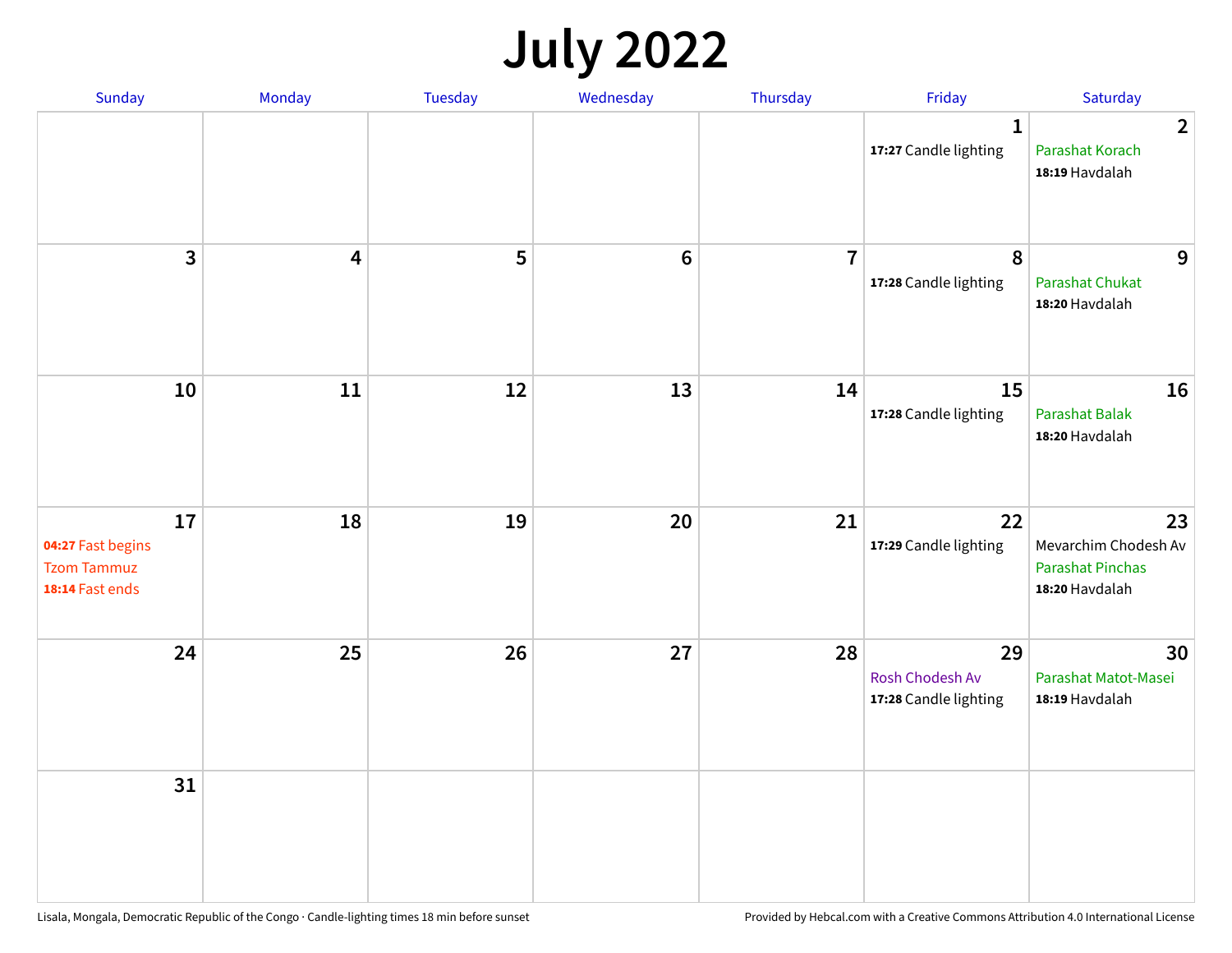# **August 2022**

| Sunday                                                      | Monday       | Tuesday        | Wednesday | Thursday | Friday                                 | Saturday                                                                                                                       |
|-------------------------------------------------------------|--------------|----------------|-----------|----------|----------------------------------------|--------------------------------------------------------------------------------------------------------------------------------|
|                                                             | $\mathbf{1}$ | $\overline{2}$ | 3         | 4        | 5<br>17:28 Candle lighting             | $6\phantom{1}6$<br><b>Shabbat Chazon</b><br>17:46 Fast begins<br>Erev Tish'a B'Av<br><b>Parashat Devarim</b><br>18:18 Havdalah |
| $\overline{7}$<br>Tish'a B'Av (observed)<br>18:12 Fast ends | ${\bf 8}$    | 9              | 10        | 11       | 12<br>Tu B'Av<br>17:26 Candle lighting | 13<br><b>Shabbat Nachamu</b><br>Parashat Vaetchanan<br>18:16 Havdalah                                                          |
| 14                                                          | 15           | 16             | 17        | 18       | 19<br>17:24 Candle lighting            | 20<br>Mevarchim Chodesh Elul<br>Parashat Eikev<br>18:14 Havdalah                                                               |
| 21                                                          | 22           | 23             | 24        | 25       | 26<br>17:22 Candle lighting            | 27<br>Rosh Chodesh Elul<br>Parashat Re'eh<br>18:11 Havdalah                                                                    |
| 28<br>Rosh Hashana LaBehemot<br><b>Rosh Chodesh Elul</b>    | 29           | 30             | 31        |          |                                        |                                                                                                                                |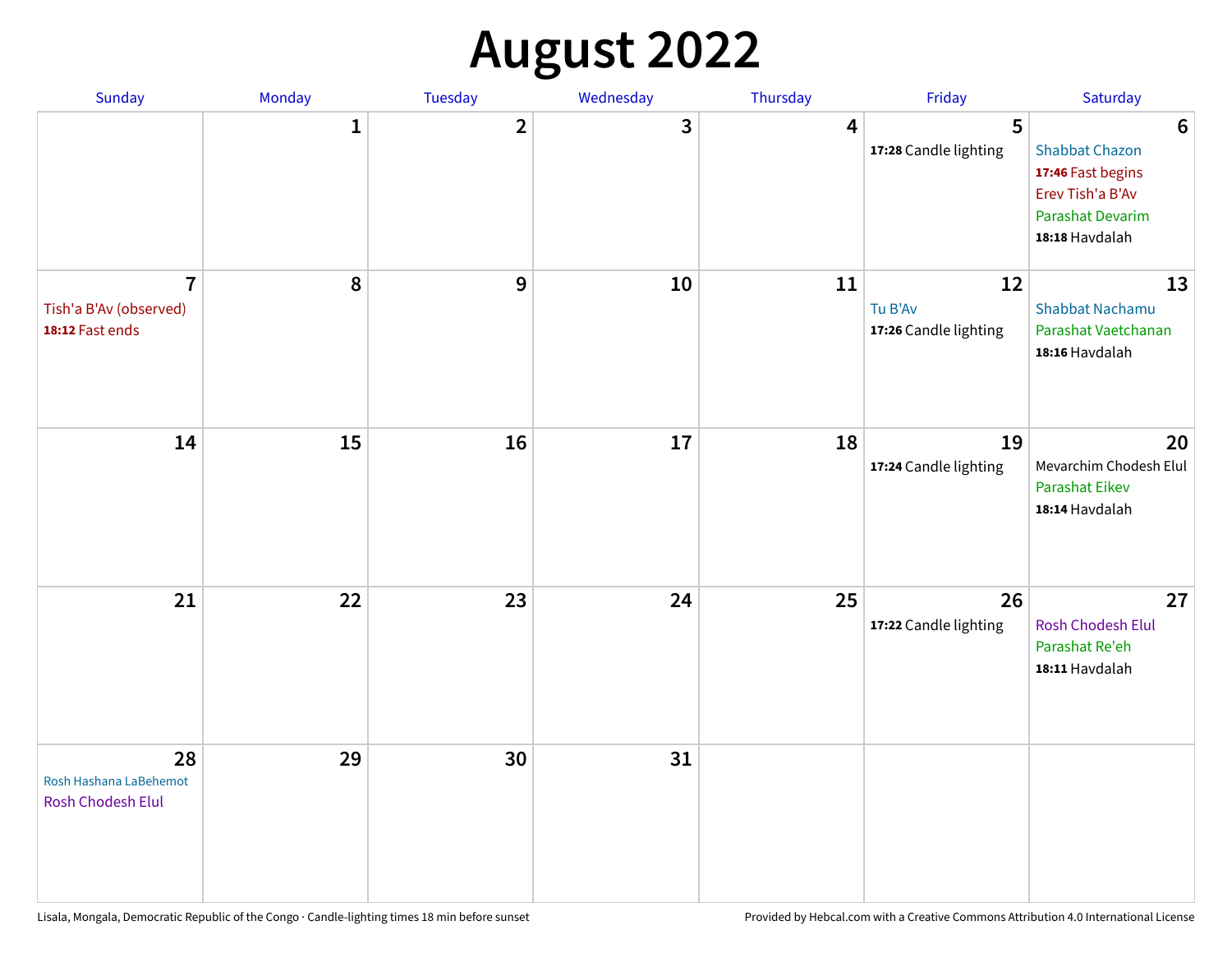## **September 2022**

| Sunday                                           | Monday                                           | Tuesday                                        | Wednesday                                                          | Thursday     | Friday                                  | Saturday                                                  |
|--------------------------------------------------|--------------------------------------------------|------------------------------------------------|--------------------------------------------------------------------|--------------|-----------------------------------------|-----------------------------------------------------------|
|                                                  |                                                  |                                                |                                                                    | $\mathbf{1}$ | $\overline{2}$<br>17:20 Candle lighting | 3<br><b>Parashat Shoftim</b><br>18:09 Havdalah            |
| 4                                                | 5                                                | $\bf 6$                                        | 7                                                                  | 8            | 9<br>17:17 Candle lighting              | 10<br>Parashat Ki Teitzei<br>18:06 Havdalah               |
| 11                                               | 12                                               | 13                                             | 14                                                                 | 15           | 16<br>17:14 Candle lighting             | 17<br>Leil Selichot<br>Parashat Ki Tavo<br>18:03 Havdalah |
| 18                                               | 19                                               | 20                                             | 21                                                                 | 22           | 23<br>17:11 Candle lighting             | 24<br>Parashat Nitzavim<br>18:00 Havdalah                 |
| 25<br>Erev Rosh Hashana<br>17:10 Candle lighting | 26<br>Rosh Hashana 5783<br>17:59 Candle lighting | 27<br><b>Rosh Hashana II</b><br>17:59 Havdalah | 28<br>04:21 Fast begins<br><b>Tzom Gedaliah</b><br>17:53 Fast ends | 29           | 30<br>17:08 Candle lighting             |                                                           |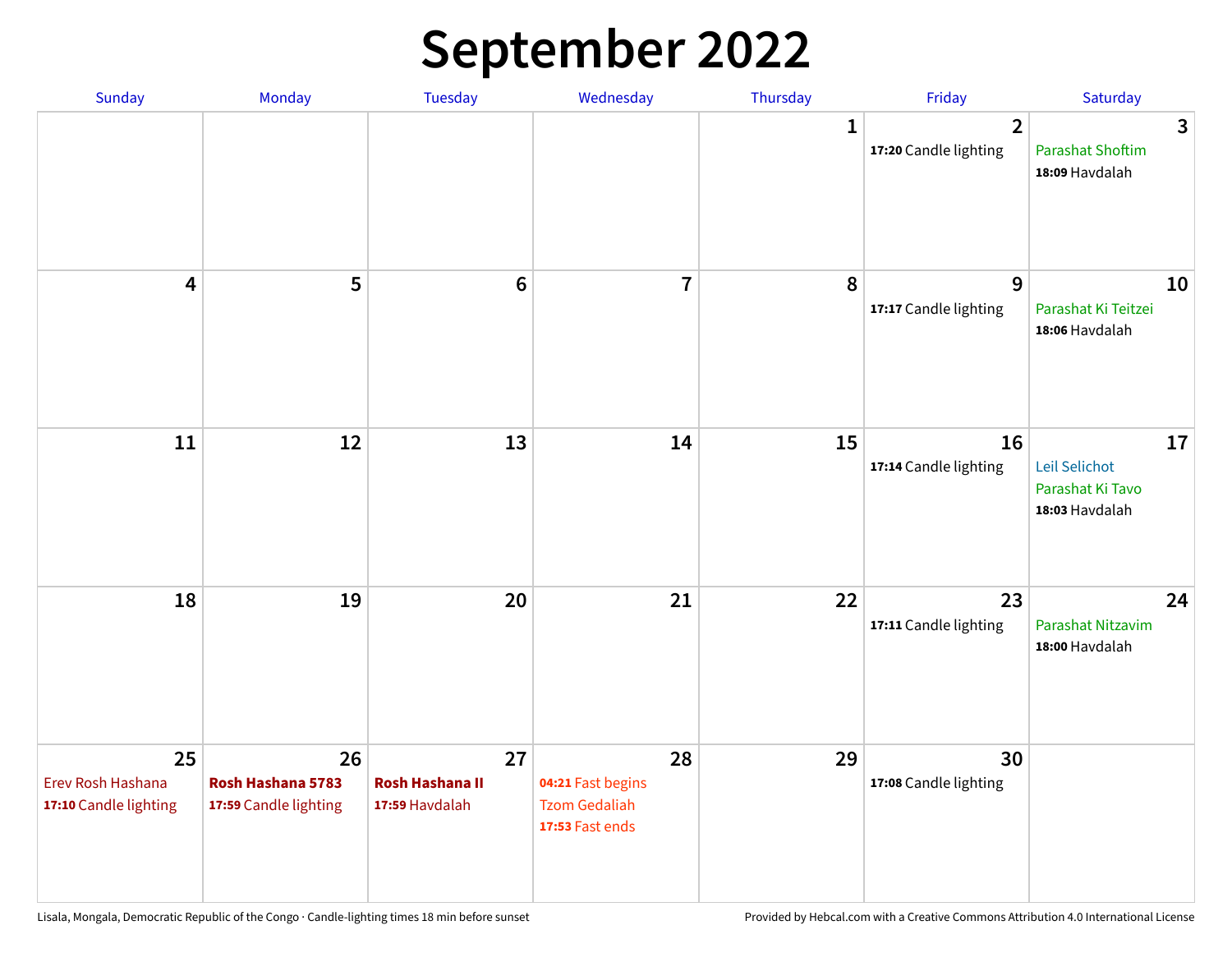## **October 2022**

| <b>Sunday</b>                                            | Monday                                               | <b>Tuesday</b>                                       | Wednesday                                | Thursday               | Friday                                         | Saturday                                                                       |
|----------------------------------------------------------|------------------------------------------------------|------------------------------------------------------|------------------------------------------|------------------------|------------------------------------------------|--------------------------------------------------------------------------------|
|                                                          |                                                      |                                                      |                                          |                        |                                                | 1<br><b>Shabbat Shuva</b><br>Parashat Vayeilech<br>17:57 Havdalah              |
| $\overline{2}$                                           | 3                                                    | 4<br><b>Erev Yom Kippur</b><br>17:07 Candle lighting | 5<br><b>Yom Kippur</b><br>17:56 Havdalah | $6\phantom{1}6$        | $\overline{7}$<br>17:06 Candle lighting        | 8<br>Parashat Ha'Azinu<br>17:55 Havdalah                                       |
| 9<br><b>Erev Sukkot</b><br>17:05 Candle lighting         | 10<br>Sukkot I<br>17:54 Candle lighting              | 11<br><b>Sukkot II</b><br>17:54 Havdalah             | 12<br>Sukkot III (CH"M)                  | 13<br>Sukkot IV (CH"M) | 14<br>Sukkot V (CH"M)<br>17:03 Candle lighting | 15<br>Sukkot VI (CH"M)<br>17:53 Havdalah                                       |
| 16<br>Sukkot VII (Hoshana Raba)<br>17:03 Candle lighting | 17<br><b>Shmini Atzeret</b><br>17:52 Candle lighting | 18<br><b>Simchat Torah</b><br>17:52 Havdalah         | 19                                       | 20                     | 21<br>17:02 Candle lighting                    | 22<br>Mevarchim Chodesh Cheshvan<br><b>Parashat Bereshit</b><br>17:51 Havdalah |
| 23                                                       | 24                                                   | 25<br>Rosh Chodesh Cheshvan                          | 26<br>Rosh Chodesh Cheshvan              | 27                     | 28<br>17:01 Candle lighting                    | 29<br><b>Parashat Noach</b><br>17:50 Havdalah                                  |
| 30                                                       | 31                                                   |                                                      |                                          |                        |                                                |                                                                                |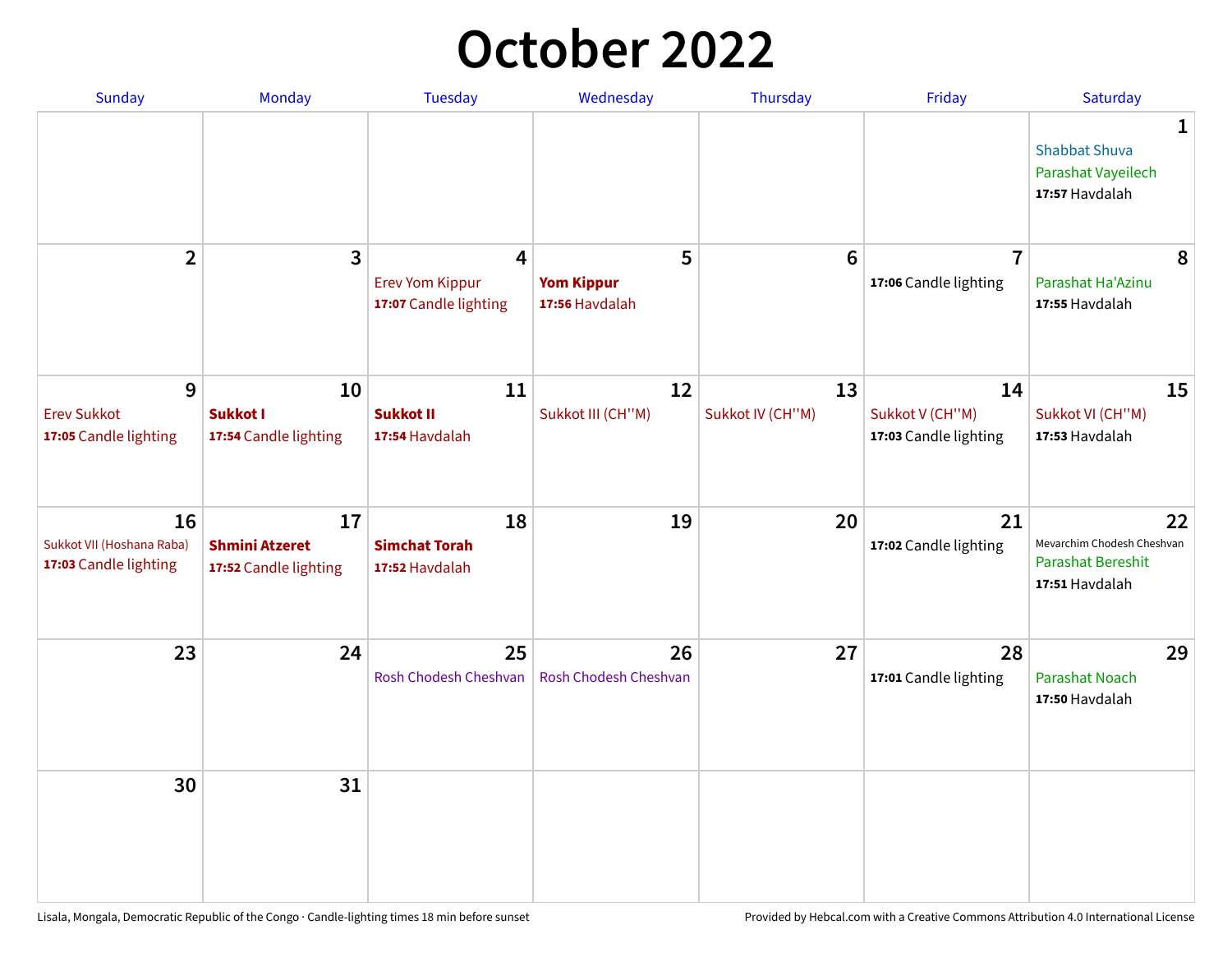### **November 2022**

| Sunday         | Monday         | <b>Tuesday</b>                                 | Wednesday      | Thursday                  | Friday                                                    | Saturday                                                                 |
|----------------|----------------|------------------------------------------------|----------------|---------------------------|-----------------------------------------------------------|--------------------------------------------------------------------------|
|                |                | $\mathbf{1}$<br>Yom HaAliyah School Observance | $\overline{2}$ | $\mathbf{3}$              | $\overline{\mathbf{4}}$<br>17:00 Candle lighting          | $5\phantom{.0}$<br>Parashat Lech-Lecha<br>17:50 Havdalah                 |
| $6\phantom{1}$ | $\overline{7}$ | 8                                              | $9$            | 10                        | 11<br>17:00 Candle lighting                               | 12<br>Parashat Vayera<br>17:51 Havdalah                                  |
| 13             | 14             | 15                                             | 16             | 17                        | 18<br>17:01 Candle lighting                               | 19<br>Mevarchim Chodesh Kislev<br>Parashat Chayei Sara<br>17:52 Havdalah |
| 20             | 21             | 22                                             | 23<br>Sigd     | 24<br>Rosh Chodesh Kislev | 25<br><b>Rosh Chodesh Kislev</b><br>17:03 Candle lighting | 26<br><b>Parashat Toldot</b><br>17:54 Havdalah                           |
| 27             | 28             | 29                                             | 30             |                           |                                                           |                                                                          |